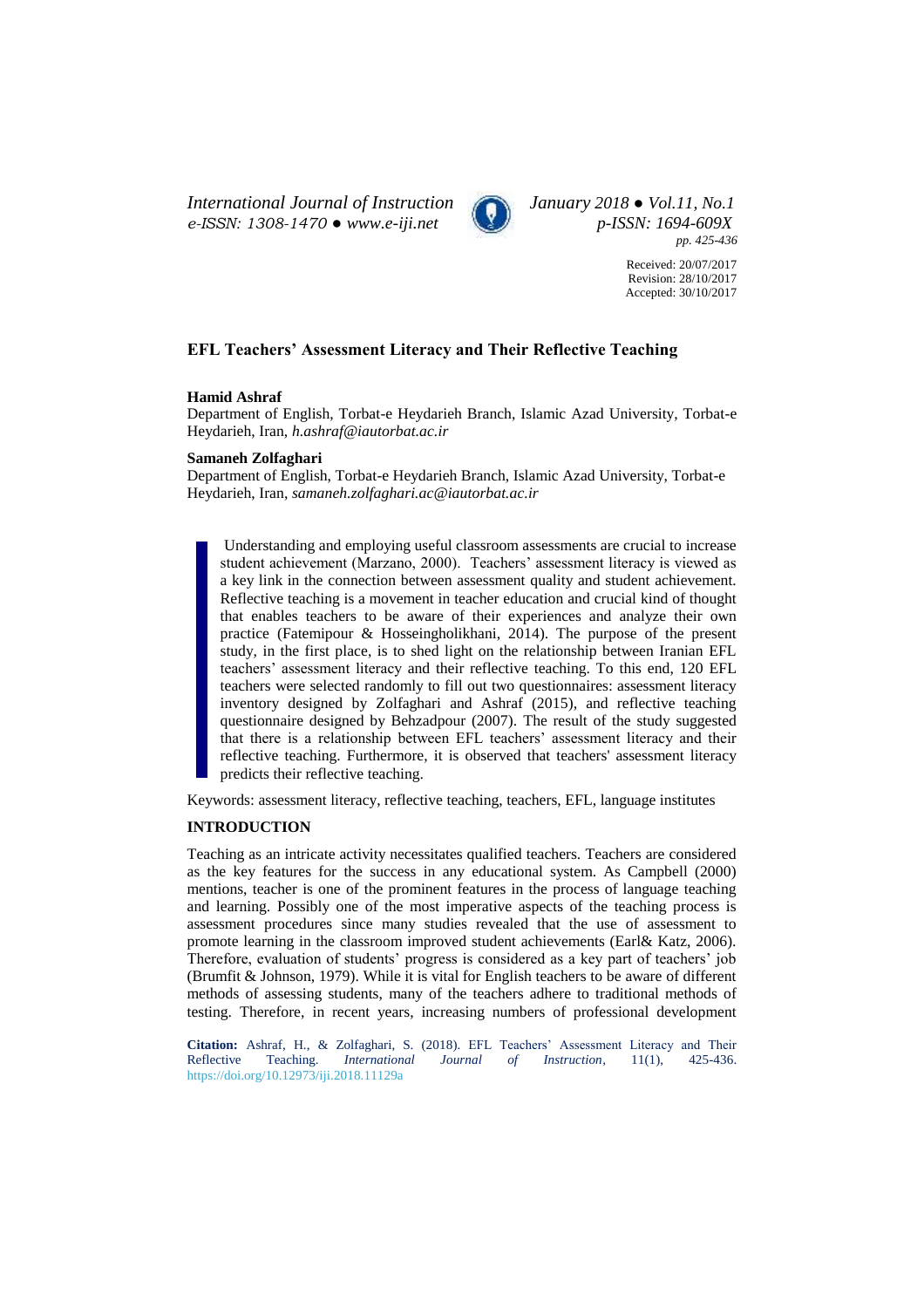programs have dealt with assessment literacy for teachers and/or administrators, and various researchers and organizations have specified the content domains in which teachers need to improve assessment skills.

The literature also shows that reflective practice has been widely researched, starting with John Dewey in 1933, who introduced the notion of reflective thought, illustrated as an active consideration of any idea in the light of the prior knowledge and future goals. Richards and Lockhart (1996) note that a reflective approach to teaching is "one in which teachers and student teachers gather data about teaching, observe their manners, beliefs, theories and teaching practices, and utilize the information achieved as a foundation for critical reflection about teaching"(p.1). It is an approach to teaching and to teacher education which is based on the statement that teachers can improve their understanding of teaching and the quality of their own teaching by reflecting critically on their teaching experiences. A reflective teacher is as one who assesses the origins, principles and consequences of work in classroom. As a result of these focused discussions a teacher is able to better understand practice and be able to take steps to develop practice (Rose, 2007). As Griffiths (2000) clarifies, reflection-in-action occurs when "professionals are faced with a circumstances which they experience as distinctive or containing a constituent of surprise. Rather than applying theory or past experience in a direct way, professionals draw on their repertoire of examples to reframe the situation and find innovative solutions"(p. 542). Reflection-on-action, on the other hand, is according to Schon1987, "teachers' thoughtful concerns and retrospective examination of their act in order to achieve knowledge from experience" (cited in Leitch and Day, 2000).

Despite the existence of some theoretical studies related to both variables, however very little if any empirical research exists on the relationship between reflective teaching and teachers' assessment literacy. To fill the gap, the present study aims to tap into the relationship between reflective teaching and EFL teachers' assessment literacy.

### **Review of the Related Literature**

### **Teachers' Assessment Literacy**

The term assessment literacy has emerged to illustrate the familiarity and abilities teachers require to be able to plan for, administer, understand and apply the outcomes of assessments accurately and efficiently (Boyles 2005; Stiggins 1999; Stoynoff and Chapelle, 2005). Assessment literacy has been illustrated as considering the philosophy of perfect assessment (Popham, 2004; Stiggins, 2002). Well-informed teachers in this ground are well positioned to integrate in this ground are well positioned to integrate assessment with teaching so that they make use of appropriate techniques of teaching (McMillan, 2000). Study in this field goes on to distinguish teachers' assessment and evaluation performances as mostly incongruent with proposed best practice (Galluzzo, 2005; Mertler, 2004). This outcome extends to pre-service teacher candidates who also have a tendency to make use of unsound assessment and evaluation practices (Bachor & Baer, 2001; Campbell & Evans, 2000). It is considered that teacher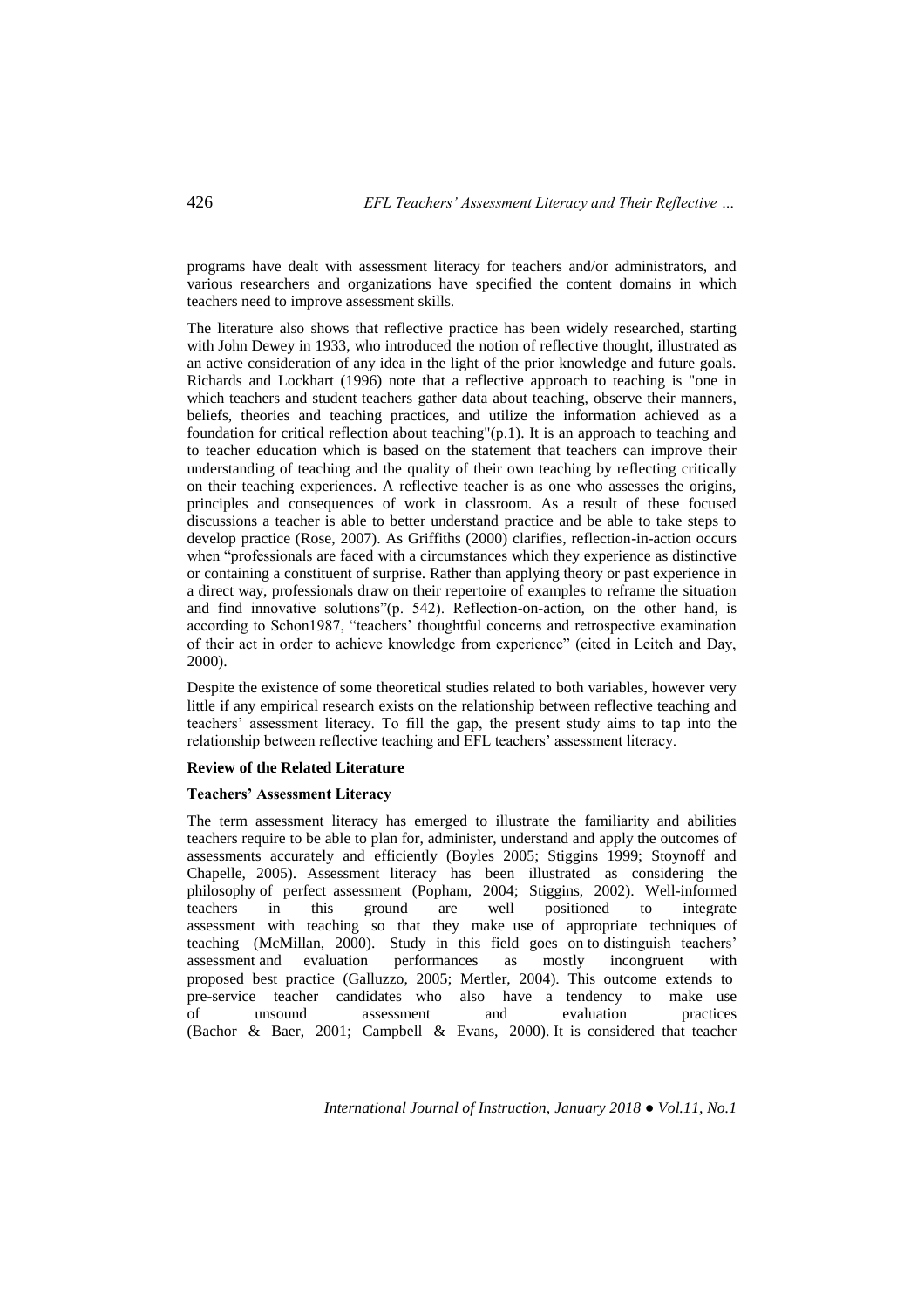education programs and professional development experiences are estimated to be essential for providing teachers with current knowledge about learning and assessment, particularly the knowledge and skills required to develop assessment tasks that would elicit students' higher-order thinking skills or to assess their development and improvement towards competence (Cizek, 2000).

Studies in different parts of the world have revealed that many teachers are inadequately trained and ill-prepared to develop, administer and interpret the outcomes of different types of assessments (e.g., Bol, Stephenson, O'Connell & Nunnery, 1998; Wiggins, 1989). Furthermore, teachers' assessment practices were often not well supported their instructional goals and tended to demand a low level of cognitive processing. Numerous teachers were found not to be good judges of the quality of their own assessment tasks (Bol&Strage, 1996).

### **Reflective Teaching**

Language teaching investigations in the 1970s can originally be seen as some classroom studies, in which there was a process-product approach toward teaching. That is, the teachers' practical teaching and the learners' achievement were monitored to recognize how much a particular kind of teaching would result in learners' learning. If they were found to be effective, the procedures would be identified as supportive ones which could be adopted by other teachers (Borg, 2006, pp. 5-6).

The beginning of reflective teaching study, focusing on teachers' thought, however, can be traced back to the publication of the report by National Institute of Education in 1975. "The report, then, urged for reflecting on the relationship between thought and action as far as the teachers are concerned" (quoted in Borg, 2006, p. 7). As a result, the researchers began to think on and look for teachers' idea as one of the features affecting their teaching behaviour.

Literature also reveals that reflective teaching has been studied in relation with critical thinking. Some investigators consider that the foundation of reflective teaching and thinking critically originated from critical thinking (Cornford, 2002; Hillier, 2005). Van Manen (1991; cited in El-Dib, 2007, p. 25) describes reflection as "the procedure by which teachers engage in aspects of critical thinking such as careful deliberation and analysis, making choices, and reaching decisions about a course of action associated with teaching".

In a study carried out by Gobena (2016), the attitude of principals, supervisors and mentees concerning action research as reflective practices was investigated. The result of the study showed that there is a relationship between lack of innovative methodologies, lack of instructional materials and lack of dedication from lecturers and attitudes towards action research as reflective practices. As a result, principals and supervisors of the implementing unit of the system should behave morally, practically, professionally, ethically, responsibly and critically so as to accommodate professional requirement of the nation to bring behavioural amendments and quality education for the Ethiopian children.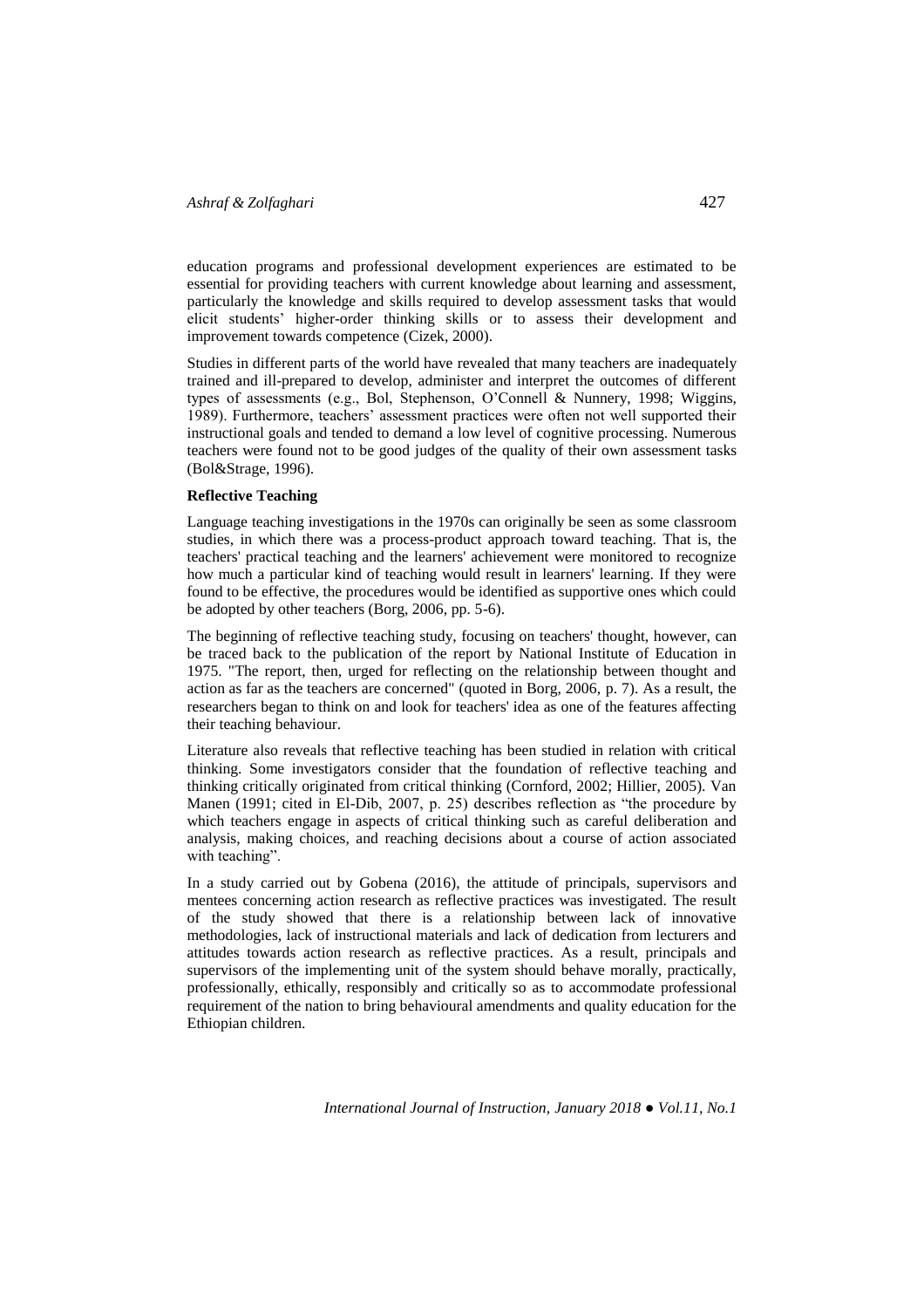In this study, the researchers tried to find out if there is any significant relationship between teachers' assessment literacy and their reflective teaching. Also, they aimed to discover whether teachers' reflective teaching predicts their assessment literacy. Therefore, the following questions were proposed:

#### **Research Questions**

Q1: Is there any significant relationship between EFL teachers' Assessment Literacy and their Reflective Teaching?

Q2: Do components of teachers' Assessment Literacy predict Reflective Teaching?

#### **METHOD**

#### **Participants**

To collect the required data 120 Iranian EFL teachers teaching in different institutes of Mashhad were selected randomly. They were considered experienced teachers having university education (Bachelor or Master or PhD degree). They were both males and females from different age groups and different years of experiences. Their fields of study were English language teaching, Translation, and English literature.

#### **Materials**

The needed data for this study were gathered through the application of one researcher made questionnaire for assessing EFL teachers' assessment literacy and reflective teaching questionnaire. The 50 item assessment literacy questionnaire designed by Zolfaghari & Ashraf, (2015) included the following 3 subscales: teachers' disposition about assessment (8 items, maximum score 40), teachers' knowledge about assessment (14 items, maximum score 70), and teachers' performance (14 items, maximum score 70). Items of the first two sub scales were measured on 5-point scale: "strongly disagree, disagree, neutral, agree, and strongly agree." The items of the last subscale were 40 measured on the following 5 point scales: "never, rarely, sometimes, usually, and always." the reliability was estimated using Cronbach's Alpha .90.

The instrument which was employed for evaluating reflective teaching in this study was the one designed by Behzadpour (2007) and included 42 items in a multiple-choice test format. This was a five-point Likert scale, consisting of five choices ranging from *never to always*, which has been devised based on six factors; Cognitive, Metacognitive, Affective, Practical, Critical, and Moral. Behzadpour's inventory was chosen for the purpose of this study because it was developed for measuring teachers' reflection in the context of Iran and it enjoys a high reliability of .90 as a measuring instrument for teacher reflectivity (Behzadpour, 2007).

### **Procedure**

In this study, 120 participants who were all Iranian ELT teachers in different language institutes were selected randomly. For collecting the data, both questionnaires (assessment literacy and reflective teaching) in the form of papers were spread up to different English Language teachers. Collected data were analyzed using SEM.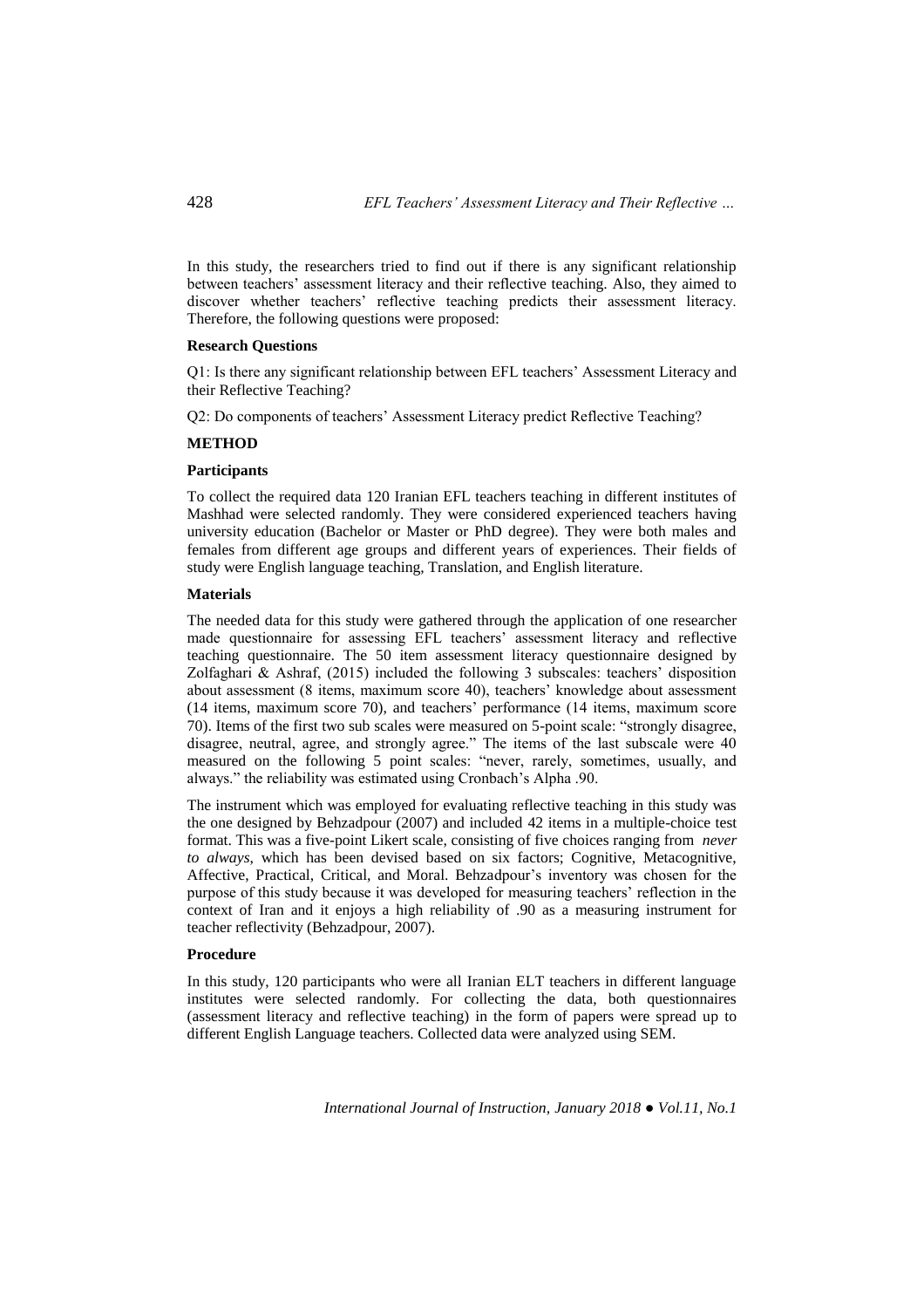## **Data Analysis**

In order to examine the interrelationships between the selected variables (reflective teaching, and assessment literacy) a structural model was proposed. Also, the Correlation Coefficients among teachers' reflective teaching and subscales of assessment literacy were calculated.

### **FINDINGS**

To check the normality of data distribution, the Kolmogorov-Smirnov test was employed. Table 1 presents the results of the Kolmogorov-Smirnov test. As it can be seen, the obtained sig value for both variables is higher than .05. Therefore, it can safely be concluded that the data is normally distributed across all the variables.

#### Table 1

The results of K-S test

|                     |           | Kolmogorov-Smirnov <sup>a</sup> |      |
|---------------------|-----------|---------------------------------|------|
|                     | Statistic |                                 | Sig  |
| reflective teaching | .980      | 120                             | .142 |
| assessment literacy | 755       | 120                             | .309 |

Descriptive statistics for reflective teaching and subscales of assessment literacy, in other words, teachers' disposition about assessment, teachers' knowledge about assessment, and teachers' performance, can be seen in Table 2.

#### Table 2

|                           | N   | Minimum | Maximum Mean |        | Std. Deviation |
|---------------------------|-----|---------|--------------|--------|----------------|
| Reflective Teaching       | 120 | 93.00   | 183.00       | 122.37 | 15.517         |
| Teachers' Disposition     | 120 | 12.00   | 38.00        | 28.59  | 3.241          |
| Teachers' Knowledge       | 120 | 41.00   | 120.00       | 83.00  | 7.514          |
| Teachers' Performance     | 120 | 17.00   | 58.00        | 46.00  | 5.410          |
| Total assessment literacy | 120 | 73.00   | 215.00       | 126.33 | 16.790         |

Descriptive statistics for reflective teaching and subscales of assessment literacy

The possible range of score for the reflective teaching questionnaire is between 42 and 210, for teachers' disposition about assessment is between 8 and 40, for teachers' knowledge about assessment is between 28 and 140, and for teachers' performance is between 14 and 70. In addition, the possible range of score for the Total assessment literacy questionnaire is between 50 and 250. As it can be seen in Table 1 the mean score of the teachers' report in reflective teaching was 122.37with standard deviation of 15.517. Moreover, the mean score of the teachers' report in Total assessment literacy was 126.33 with standard deviation of 16.790.

To assess the research question 1, correlation was run between teachers' assessment literacy and reflective teaching. Results are demonstrated in Table3.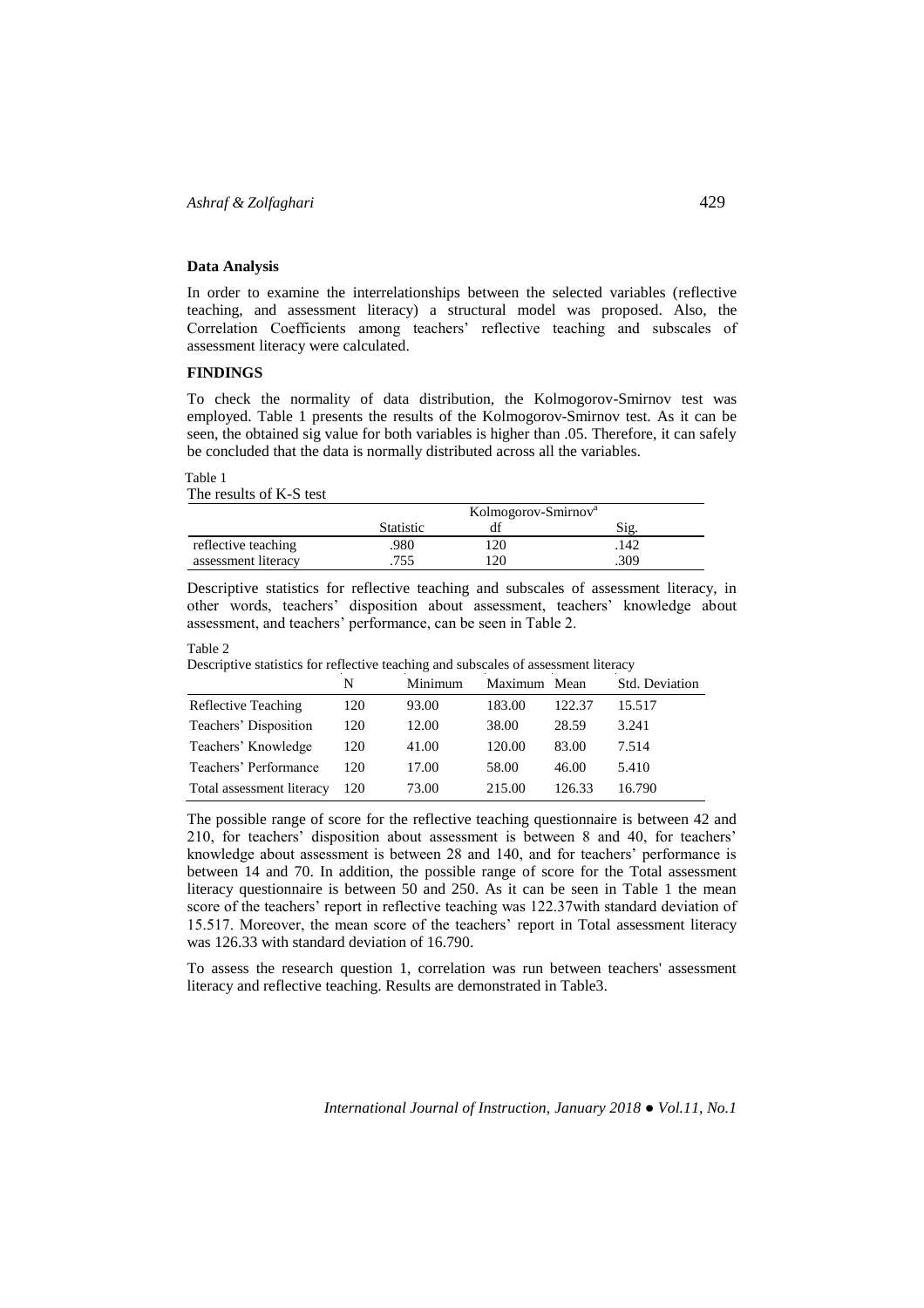The Correlation Coefficients among teachers' reflective teaching and subscales of assessment literacy

|                                                   | Ref      |  |
|---------------------------------------------------|----------|--|
| Teachers' Disposition                             | .110     |  |
| Teachers' Knowledge                               | .487**   |  |
| Teachers' Performance                             | $.624**$ |  |
| 5. Total Assessment Literacy                      | $.593**$ |  |
| **Correlation is significant at the level of 0.05 |          |  |

As it is demonstrated by the table, there is a positive relationship between teachers' assessment literacy and reflective teaching. In addition, the highest correlation is observed between *teachers' reflective teaching and their performance* and the lowest correlation was obtained between *teachers' reflective teaching* and *their disposition about assessment*. However, there was no significant relationship between reflective teaching and teachers' disposition about assessment was not significant ( $r = .110$ ,  $p =$ 0.116). As table 2 demonstrates.

To assess the Research Question 2, structural equation modeling (SEM) was conducted. As indicated in Figure 1, EFL teachers ' reflective teaching is positive significant predicator of their knowledge about assessment (*β*= .340, *p*<0.05) and their performance  $(\beta = .518, p<0.05)$ . However, the path from reflective teaching to teachers' disposition about assessment was not significant ( $\beta$ = .07, *p*>0.05).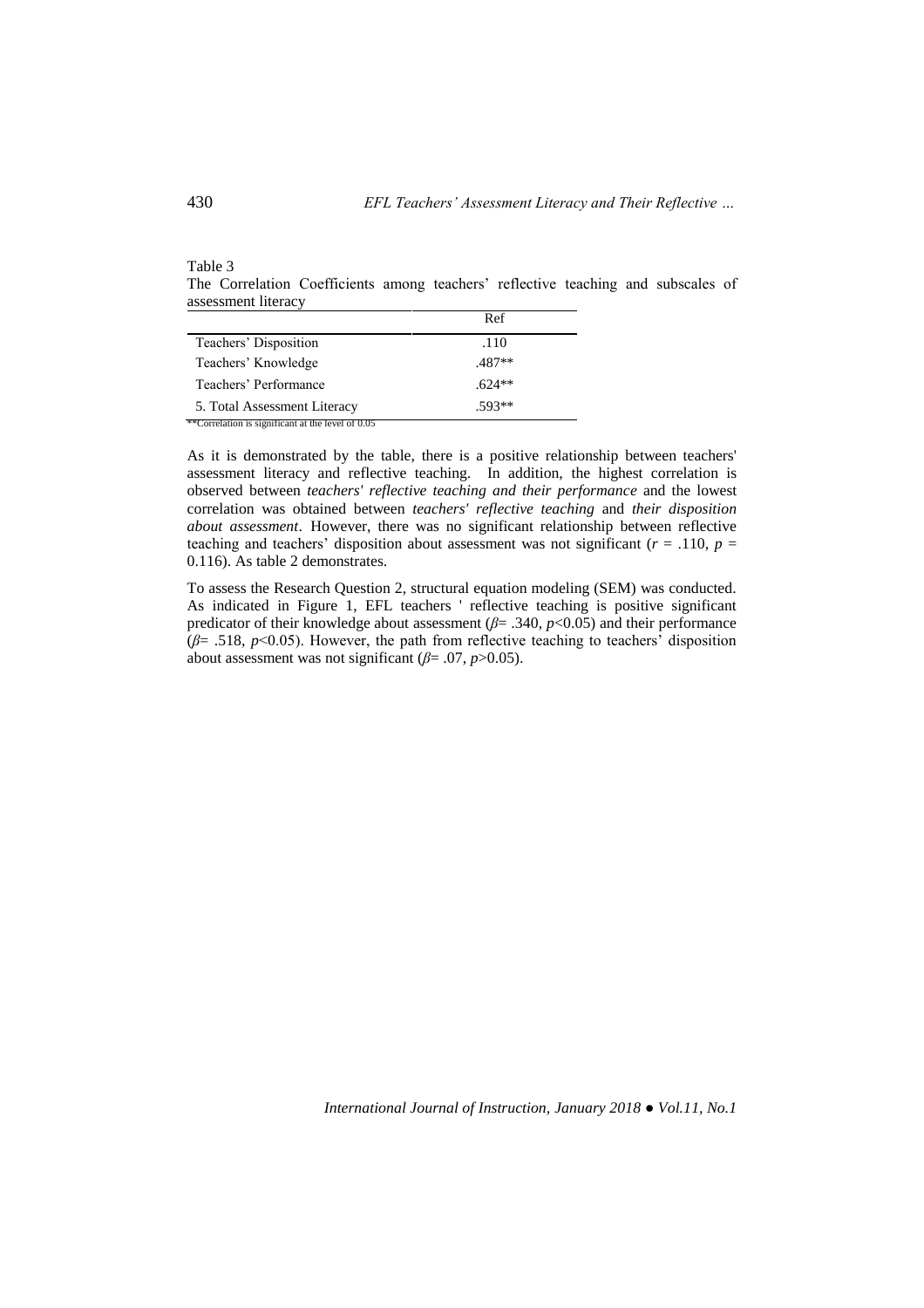

Figure 1

The schematic representation of the relationships among reflective teaching and subscales of assessment literacy

As the results indicated, the chi-square value (8.294), the chi-square/df ratio (2.764), RMSEA (.071), GFI (.901), and CFI (.934), all the fit indices lie within the acceptable fit thresholds. Hence, it can be concluded that the proposed model had perfect fit with the empirical data. (\*)marks in the model shows the significance.

## **DISCUSSION AND CONCLUSION**

There has been substantial discussion in recent years concerning the significance of improving teachers' assessment literacy (Deluca & Klinger, 2010; Popham, 2009a;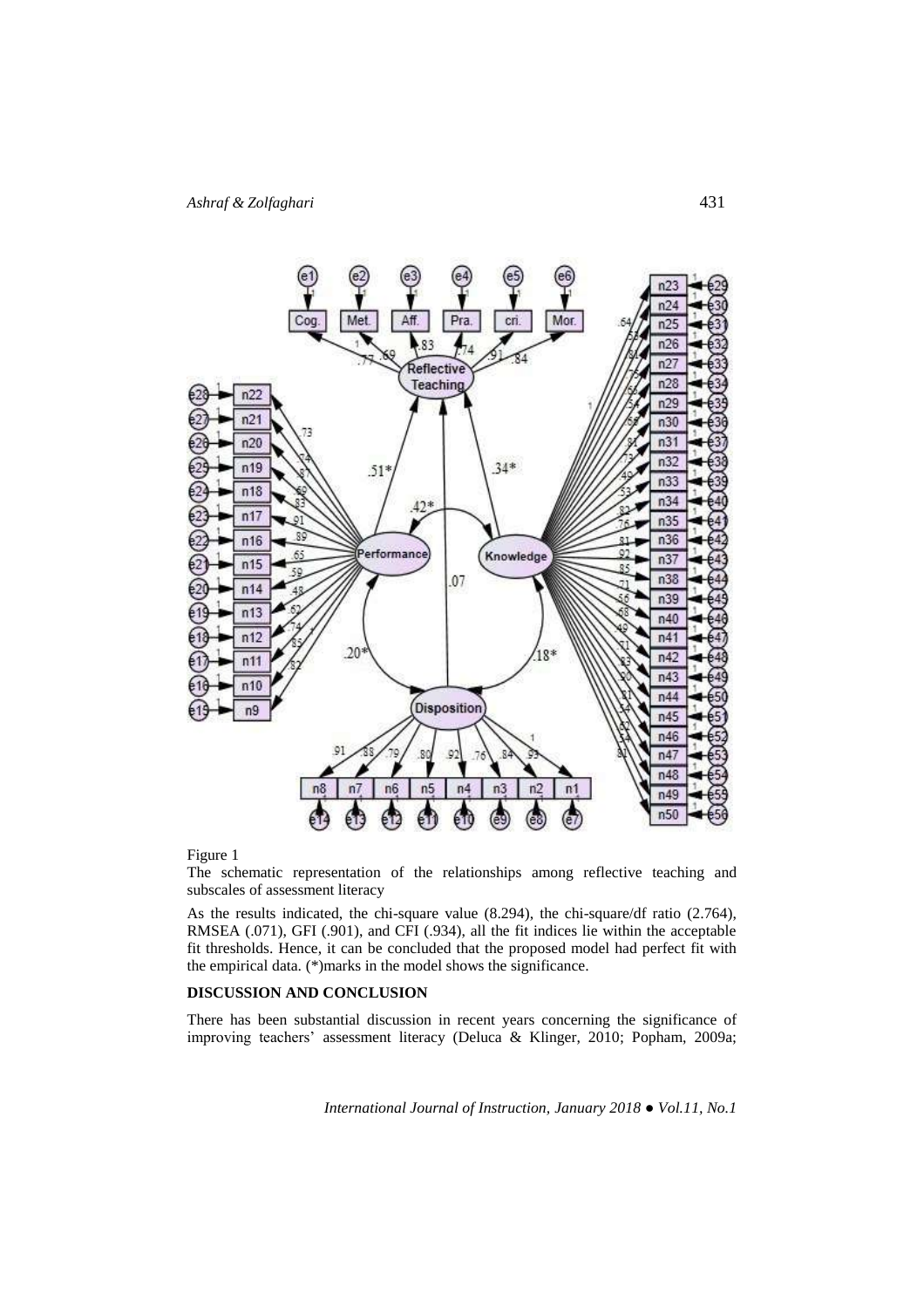Volante & Fazio, 2007). Unfortunately, many teachers were not trained in assessment therefore they know little about assessment (Popham, 2004, 2009a). In fact, "one of the most serious problems in today's education profession is that the level of educators' "assessment literacy" is so abysmally low" (Popham, 2010, p. 175).

Another concept examined in many researches in the field of pre-service literacy teacher education is the need for teacher reflection on the process (Odo, 2015). Research in this area demonstrated the wide variety of forms that reflection can take. Researchers highlight the significance of teacher reflection for improving their understandings of instructional strategies, teaching challenges, and increasing awareness of their own implicit ideas (Brookfield, 1995) as well as the ability to integrate their growing knowledge into a coherent framework (Larrivee, 2000), and improving their assessment literacy (Odo, 2015).

Pollard (2002) notes that reflective teachers will be aware of the complex issues surrounding assessment and pupil progress, as well as the ways in which assessment will support learning.

Considering the importance of assessment literacy and reflective teaching in recent years, the present study sought to explore the relationship between EFL teachers' Assessment Literacy and their Reflective Teaching. The findings of the study revealed that there is a positive correlation between EFL teachers' assessment literacy and their reflective teaching. This implies that the more teachers' assessment literacy, the more their reflection on their teaching. In other words, by increasing teachers' assessment literacy their reflection on their teaching increases too. Besides, among the three subscales of assessment literacy, the highest correlation is observed between *teachers' reflective teaching and their performance* and the lowest correlation was obtained between *teachers' reflective teaching* and *their disposition about assessment*.

Finally, in order to find whether teachers' assessment literacy predicts their reflective teaching structural equation modeling (SEM) was conducted. The proposed model suggests that EFL teachers' Assessment Literacy predicts their Reflective Teaching.

The result of the study were consistent with the findings of Yazdani, Amirian &Hedayati (2015), which suggests that there is a positive relationship between reflective teaching and EFL teachers' evaluation of students' achievement. The findings also give support for the arguments of Cole (1997), Coyle (2002) who believe that reflective teachers are involved in analyzing, discussing, evaluating, changing, and developing their practice, which will eventuate into student improvement.

The most significant implication is that teacher education programs that offer specific courses on assessment and evaluation and many pre-service programs currently do not assume their teacher candidates are graduating with an adequate level of assessment literacy to assess students effectively (Campbell, Murphey &Holt, 2002). Consequently, it is necessary for all educational curriculums to provide teachers with adequate knowledge and skills in assessment.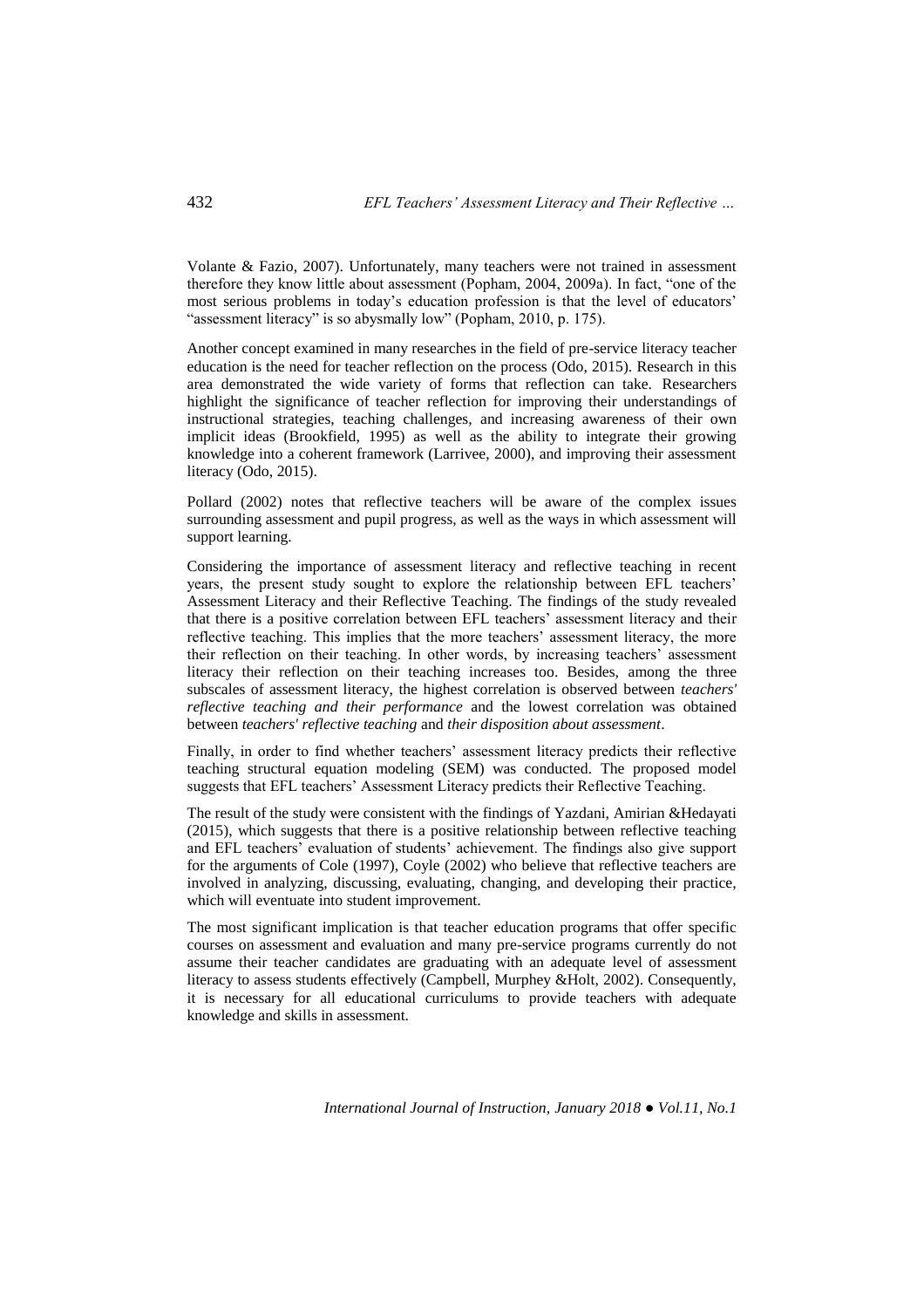Teacher educators and professional developers need to form a range of assessment methods within their own coursework and professional development opportunities so that pre-service students and in-service teachers construct a deeper understanding of the utility of different assessment approaches (Davidheiser, 2013).

A worthy of consideration, and further research, is to find out the factors playing role in EFL teachers' illiteracy in assessment related matters. Further research is also required to find the relationship between EFL teachers' assessment literacy and their teaching style. Similarly, since SEM was used in the present study, it is suggested to use other statistical methods to find the relationship between teachers; assessment literacy and reflective teaching.

### **REFERENCES**

Behzadpour, F. (2007). Developing a measuring instrument for reflective teaching. *Unpublished masteral thesis, Tarbiat Modares University, Tehran, Iran*.

Bachor, D. G., & Baer, M. R. (2001). An examination of preservice teachers' simulated classroom assessment practices. *Alberta journal of educational research*, *47*(3), 244.

Bol L., Strage A. (1996). The contradiction between teachers' instructional goals and their assessment practices in high school biology courses. *Science Education*, 80, 145– 163.

Bol, L., Stephenson, P. L., O'connell, A. A., & Nunnery, J. A. (1998). Influence of experience, grade level, and subject area on teachers' assessment practices. *The Journal of Educational Research*, *91*(6), 323-330.

Boyle-Baise, M. (2005). Preparing community-oriented teachers: Reflections from a multicultural service-learning project. *Journal of Teacher Education*, *56*(5), 446-458.

Brookfield, S. D. (1995). *Becoming a critically reflective teacher*. San Francisco: Jossey-Bass.

Brumfit, C. J., & Johnson, K. (1979). The linguistic background. *The communicative approach to language teaching*, 1-45.

Campbell, C., & Evans, J. A. (2000). Investigation of preservice teachers' classroom assessment practices during student teaching. *The Journal of Educational Research*, *93*(6), 350-355.

Campbell, C., Murphy, J. A., & Holt, J. K. (2002). Psychometric analysis of an assessment literacy instrument: Applicability to preservice teachers. In *Annual meeting of the mid-western educational research association, Columbus, OH*.

Cizek, G. J. (2000). Pockets of resistance in the assessment revolution. *Educational Measurement: Issues and Practice*, *19*(2), 16-23.

Cole, A. L. (1997). Impediments to reflective practice: Toward a new agenda for research on teaching. *Teachers and teaching*, *3*(1), 7-27.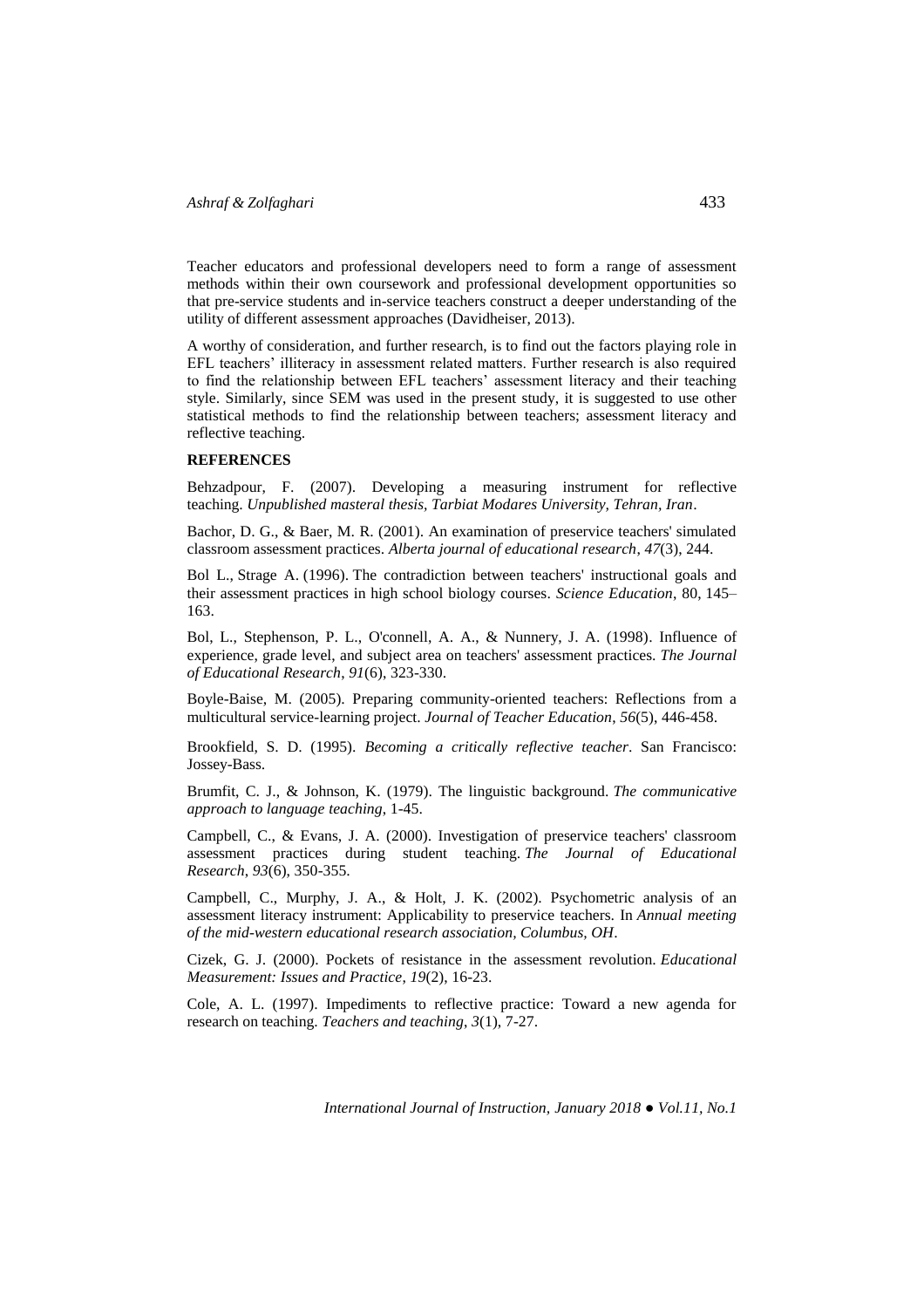Cornford, I. R. (2002). Reflective teaching: Empirical research findings and some implications for teacher education. *Journal of Vocational education and Training*, *54*(2), 219-236.

Coyle, D. (2002). The Case for Reflective Model of Teacher Education in Fundamental Principles. Module Ed.D School of Education University of Nottingham.

Davidheiser, S. A. (2013). *Identifying areas for high school teacher development: A study of assessment literacy in the Central Bucks School District* (Doctoral dissertation), Drexel University).

DeLuca, C., & Klinger, D. A. (2010). Assessment literacy development: Identifying gaps in teacher candidates' learning. *Assessment in Education: Principles, Policy & Practice*, *17*(4), 419-438.

Dewey, J. (1933). *How we think. A restatement of the relation of reflective thinking to the educative process*. Boston: DC Heath and Company.

Earl, L. M., & Katz, S. (Eds.). (2006). *Leading schools in a data-rich world: Harnessing data for school improvement*. Corwin Press.

El-Dib, M. A. B. (2007). Levels of reflection in action research. An overview and an assessment tool. *Teaching and teacher education*, *23*(1), 24-35.

Fatemipour, H., & HosseingholiKhani, F. (2014). The impact of reflective teaching on the efl teachers' performance. *Stud*, *4*(4), 796-799.

Galluzzo, G. R. (2005). Performance assessment and renewing teacher education the possibilities of the NBPTS standards. *The Clearing House: A Journal of Educational Strategies, Issues and Ideas*, *78*(4), 142-145.

Gobena, G. A. (2016). Attitude of school principals, supervisors and mentees towards action research as reflective practices. *International Journal of Instruction*, *10*(1).

Griffiths, V. (2000). The reflective dimension in teacher education. *International Journal of Educational Research*, *33*(5), 539-555.

Hillier, Y. (2005). *Reflective teaching in further and adult education*. A&C Black.

Larrivee, B. (2000). Transforming teaching practice: Becoming the critically reflective teacher. *Reflective practice*, *1*(3), 293-307.

Leitch, R., & Day, C. (2000). Action research and reflective practice: Towards a holistic view. *Educational Action Research*, *8*(1), 179-193.

Marzano, R. J. (2000). Transforming classroom grading. Alexandria, VA: Association for Supervision and Curriculum Development.

McMillan, J. H. (2000). Fundamental assessment principles for teachers and school administrators. *Practical Assessment, Research & Evaluation*, *7*(8), 1-9.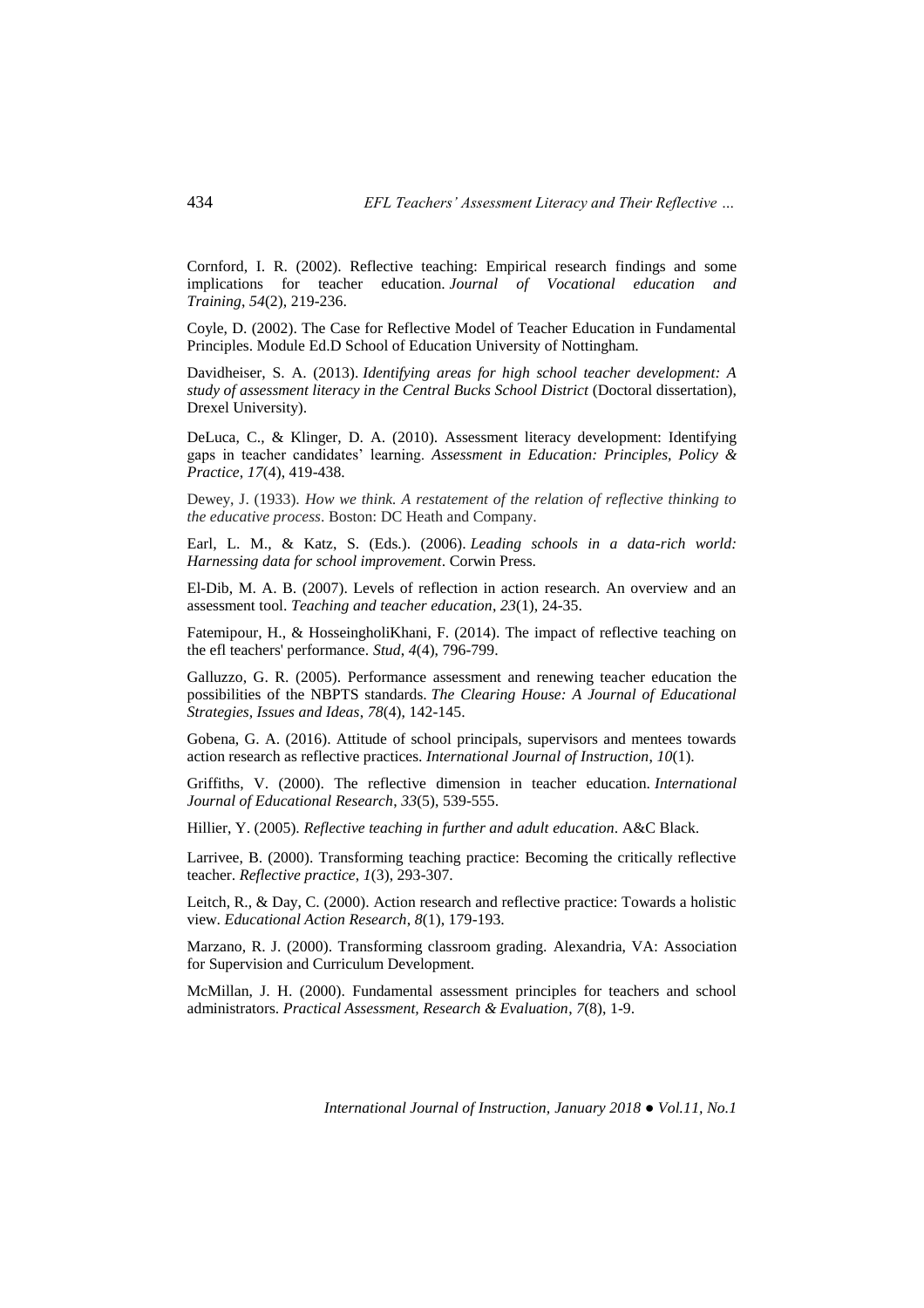Mertler, C. A. (2004). Secondary teachers' assessment literacy: Does classroom experience make a difference?. *American Secondary Education*, 49-64.

Odo, D. (2015). Improving urban teachers' assessment literacy through synergistic individualized tutoring and self-reflection.*Networks: An Online Journal for Teacher Research*, *17*(2), 1-13.

Pollard, A. (2002). Reflective teaching: Effective and evidence-informed professional practice ([New ed.], Andrew Pollard with contributions by Janet Collins. London, England: Continuum.

Popham, W. J. (2004). Why assessment illiteracy is professional suicide. *Educational Leadership*, *62*(1), 82.

Popham, W. J. (2009a). Assessment literacy for teachers: Faddish or fundamental?. *Theory into practice*, *48*(1), 4-11.

Popham, W. J. (2010). *Everything school leaders need to know about assessment*. Thousand Oaks: Corwin Press.

Richards, J. C., & Lockhart, C. (1996). Reflective teaching in second language classrooms. *TESOL Journal*, *1*(2), 7-10.

Rose, M. A. (2007). Perceptions of technological literacy among science, technology, engineering, and mathematics leaders.

Schön, D. A. (1987). *Educating the reflective practitioner: Toward a new design for teaching and learning in the professions*. Jossey-Bass.

Stiggins, R. J. (1999). Assessment, student confidence, and school success. *The Phi Delta Kappan*, *81*(3), 191-198.

Stiggins, R. J. (2002). Assessment crisis: The absence of assessment for learning. *Phi Delta Kappan*, *83*(10), 758-765.

Stoynoff, S., Chapelle, C. A., & Viii, P. (2005). ESOL tests and testing. *Alexandria, VA: TESOL*.

Van Manen, M. (1991). *The tact of teaching: The meaning of pedagogical thoughtfulness*. suny Press.

Volante, L., & Fazio, X. (2007). Exploring teacher candidates'assessment literacy: implications for teacher education reform and professional development. *Canadian Journal of Education*, *30*(3), 749.

Wiggins, J. S., & Pincus, A. L. (1989). Conceptions of personality disorders and dimensions of personality. *Psychological Assessment: A Journal of Consulting and Clinical Psychology*, *1*(4), 305.